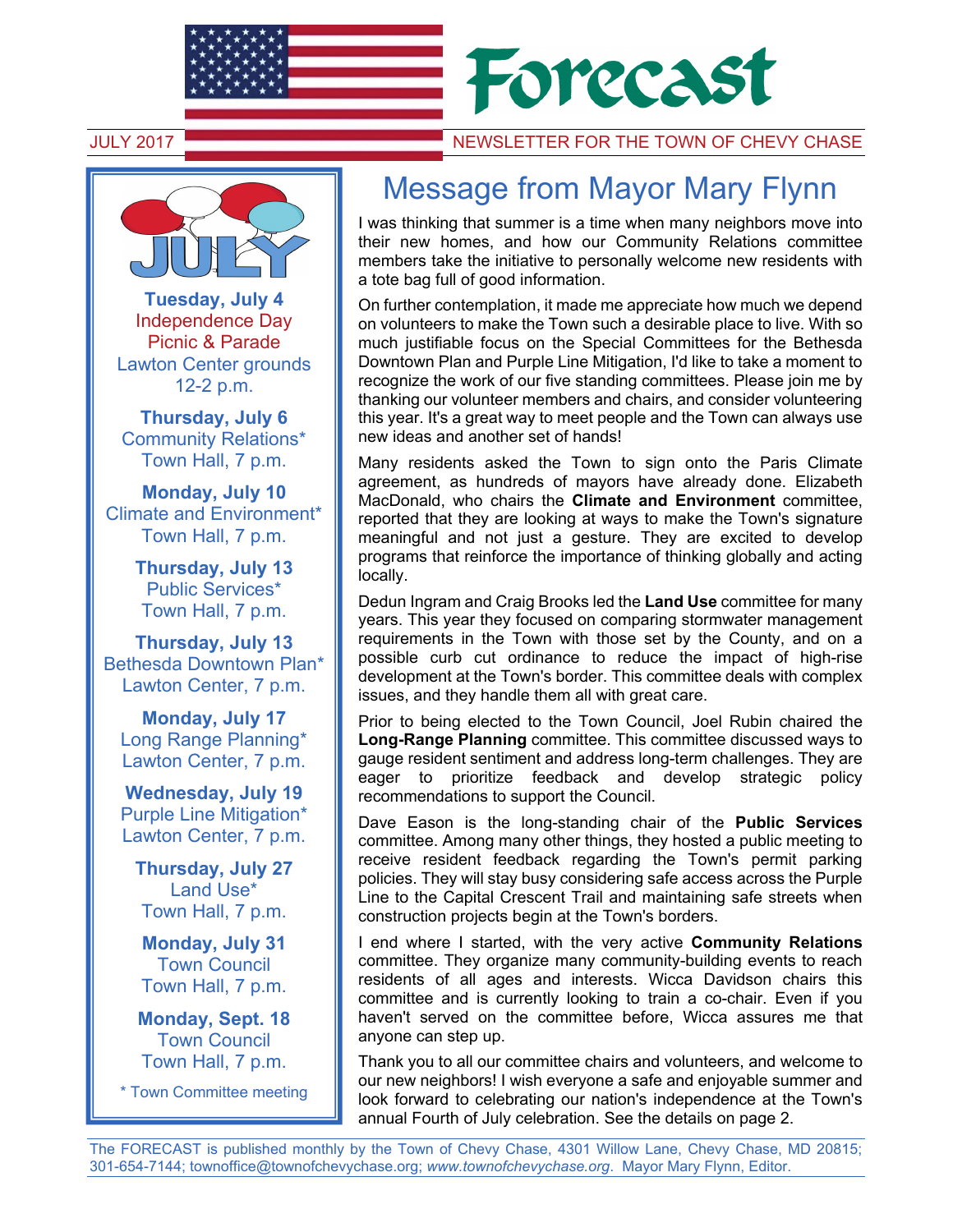# TOWN EWENTS

### Independence Day Picnic and Parade Tuesday, July 4, 12-2 p.m., Lawton Center Grounds

#### 12 p.m.: Parade & Dixieland Band

The parade will begin at 12 p.m. led by the Dixie Land Trio. Come to the Lawton Center at 11:30 a.m. to decorate your bikes, scooters, wagons, and baby carriages. The Town will provide decorating supplies.



#### 12:30 p.m. – 1:30 p.m.: Picnic

Town residents will be treated to barbeque catered by *Red, Hot & Blue* and the famous *Ben and Jerry's* ice cream truck. Vegetarian options are available upon request. Bring your appetite and picnic blanket!

# Calling All Rising K thru 2<sup>nd</sup> Grade Children and Parents for a Play Date in the Park

Saturday, September 2, 10 a.m., Lawton Center Playground

Gather together at Leland Park on Saturday, September 2 at 10 a.m. for light breakfast fare, coffee, juice and milk. Rising kindergartners will get a chance to meet other neighborhood primary school-aged children before the start of the school year and reduce first-day-of-school jitters.

New parents will have a chance to connect with "veteran" parents, ask questions and learn about what to expect as their child celebrates this special milestone. Please RSVP by August 22 to the Town Office at townoffice@townofchevychase.org or 301-654-7144.



#### Committee Volunteer Deadline Extended Until July 31

The Council has extended until Monday, July 31 the deadline to submit requests to serve on a Town committee or board for the coming year. Information about the various committees and boards is posted on the Town website. If you are interested in volunteering, please submit a brief note expressing interest to the Town Office. Your correspondence may be submitted by mail or e-mail to townoffice@townofchevychase.org and should include your name, address, telephone number, email address and a few sentences about why you would like to volunteer to serve.

#### Overgrown Vegetation

As a reminder, residents are asked to keep all streets and sidewalks clear of overgrown vegetation. Please prune vegetation to ensure unobstructed sight lines for pedestrians and motorists. The Town's vegetation maintenance standards are available for review on the Town website. Thank you for your cooperation in helping to keep Town streets and sidewalks safe.

#### Private Tree Maintenance Program

The Town continues to offer this program to assist Town residents with some of the costs associated with the maintenance of canopy trees on private property. Please visit the Town website or contact the Town office for details.